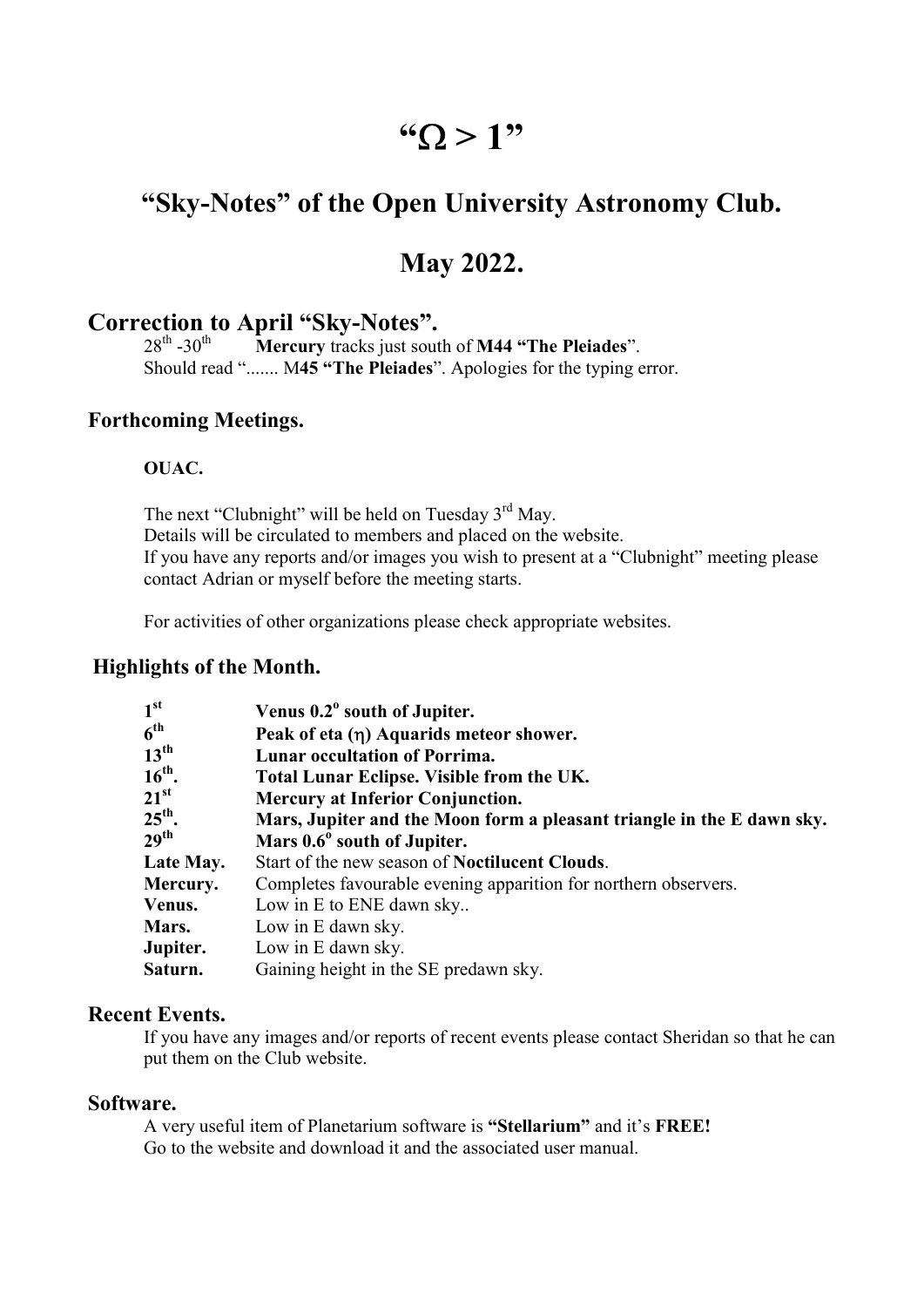## 1. The Solar system.

#### Note all times shown are UT. Add One Hour for BST.

#### Earth.

#### Aurora.

Short hours of darkness limit the opportunity for observing potential aurora. Keep tuned to the www.spaceweather.com site for updates. Subscribe (free) to the UK AuroraWatch website to receive alerts.

#### Noctilucent Clouds.

Late May sees the return of the Noctilucent Cloud season. Scan the NW sky about an hour after sunset and the NE sky an hour before sunrise for possible displays. The clouds are distinctive by their silver-blue appearance and are very photogenic. 2020 produced excellent displays. What will the new season produce?

#### Artificial Satellites.

For details of passes of the ISS and other "bright" satellites go to the "Heavens Above" website and set-up for your location.

Alternatively go to the "spaceweather" website and click the "Flybys" button and follow the instructions to set-up forecasts for your location.

Add to your "favourites".

#### Sunrise and Sunset.

| Date. | Rise.                        | Transit.                     | Set.                            |
|-------|------------------------------|------------------------------|---------------------------------|
| 01    | $04^{\rm h}$ 32 <sup>m</sup> | $11^{\rm h}$ 59 <sup>m</sup> | $19^h$ $27^m$                   |
| 08    | $04^{\rm h}$ 19 <sup>m</sup> | $11^{\rm h}$ 59 <sup>m</sup> | $19^h$ 39 <sup>m</sup>          |
| 15    | $04^{\rm h}$ $08^{\rm m}$    | $11^{\rm h}$ 58 <sup>m</sup> | $19^h$ 50 <sup>m</sup>          |
| 22    | $03^h$ 58 <sup>m</sup>       | $11^{\rm h}$ 59 <sup>m</sup> | $20^{\rm h}$ 00 <sup>m</sup>    |
| 29    | $03^h$ 50 <sup>m</sup>       | $11^{\rm h}$ 59 <sup>m</sup> | 20 <sup>n</sup> 09 <sup>m</sup> |

#### Bedford. Latitude  $52^{\circ}$  6.9'N Longitude  $0^{\circ}$  28.1'W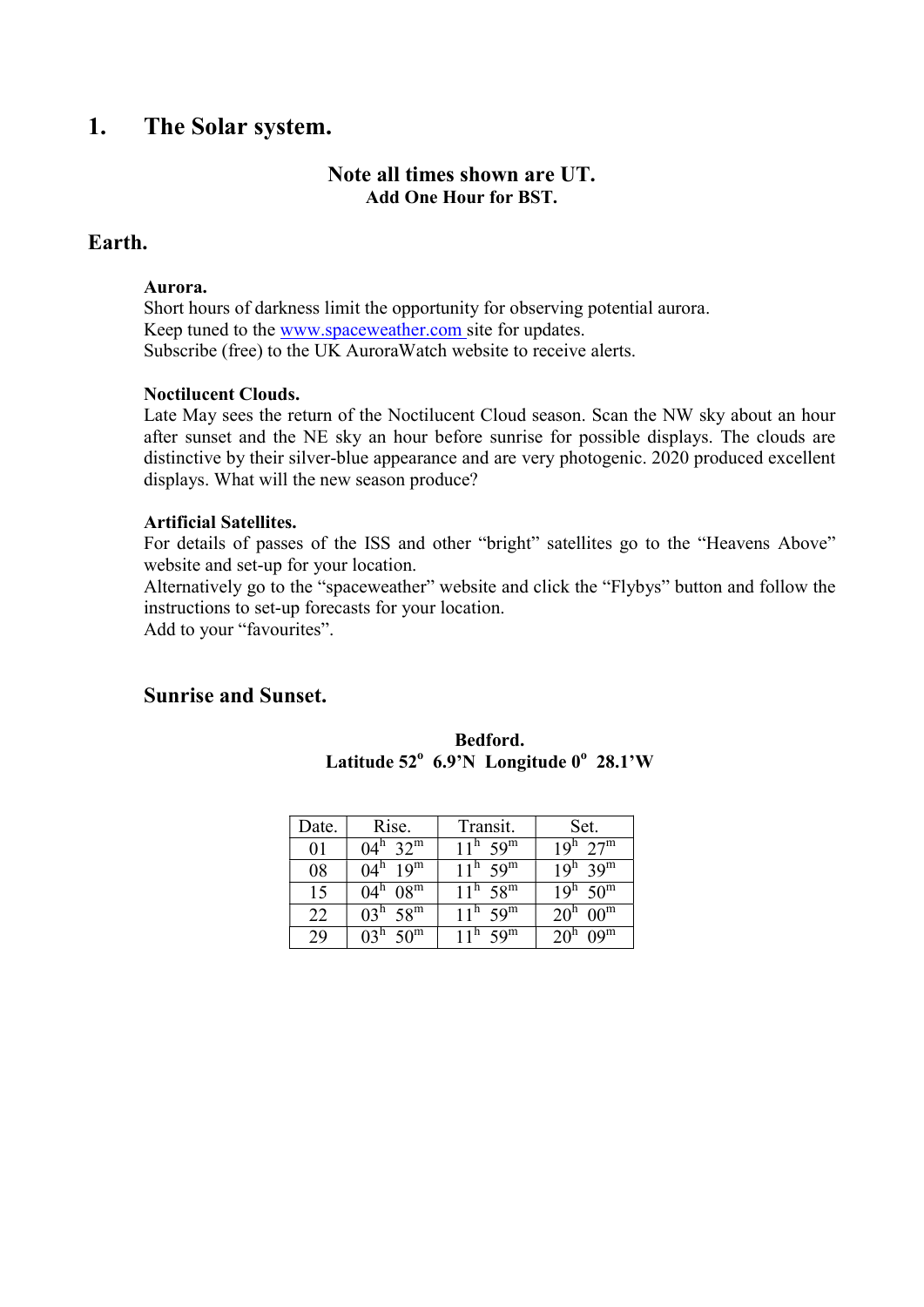#### The Sun.

To prevent permanent damage to your eyes avoid looking at the Sun directly and never with binoculars or a telescope unless special (expensive!) filters are used. The safest way is the simplest – project the image of the Sun onto grey or white card.

If you are able to observe in h-alpha the rewards are much greater.

Solar Cycle 25 is well underway!

Keep in touch with the Solar Dynamics Observatory satellite at http://sdo.gsfc.nasa.gov/ Add the "Spaceweather" and the "Soho Lasco C3" websites to your "favourite" websites.

# The Moon.



Produced using LunarPhase Pro.

| <b>Phases:</b>                     |  |                                              |                                                                                 |
|------------------------------------|--|----------------------------------------------|---------------------------------------------------------------------------------|
| First Quarter $09^d$ $00^h$ $21^m$ |  |                                              |                                                                                 |
| Full                               |  |                                              | $16^d$ 04 <sup>h</sup> 14 <sup>m</sup> Total Lunar Eclipse visible from the UK. |
| Last Quarter $22^d$ $18^h$ $43^m$  |  |                                              |                                                                                 |
| <b>New</b>                         |  | $30^{\rm d}$ 11 <sup>h</sup> 30 <sup>m</sup> |                                                                                 |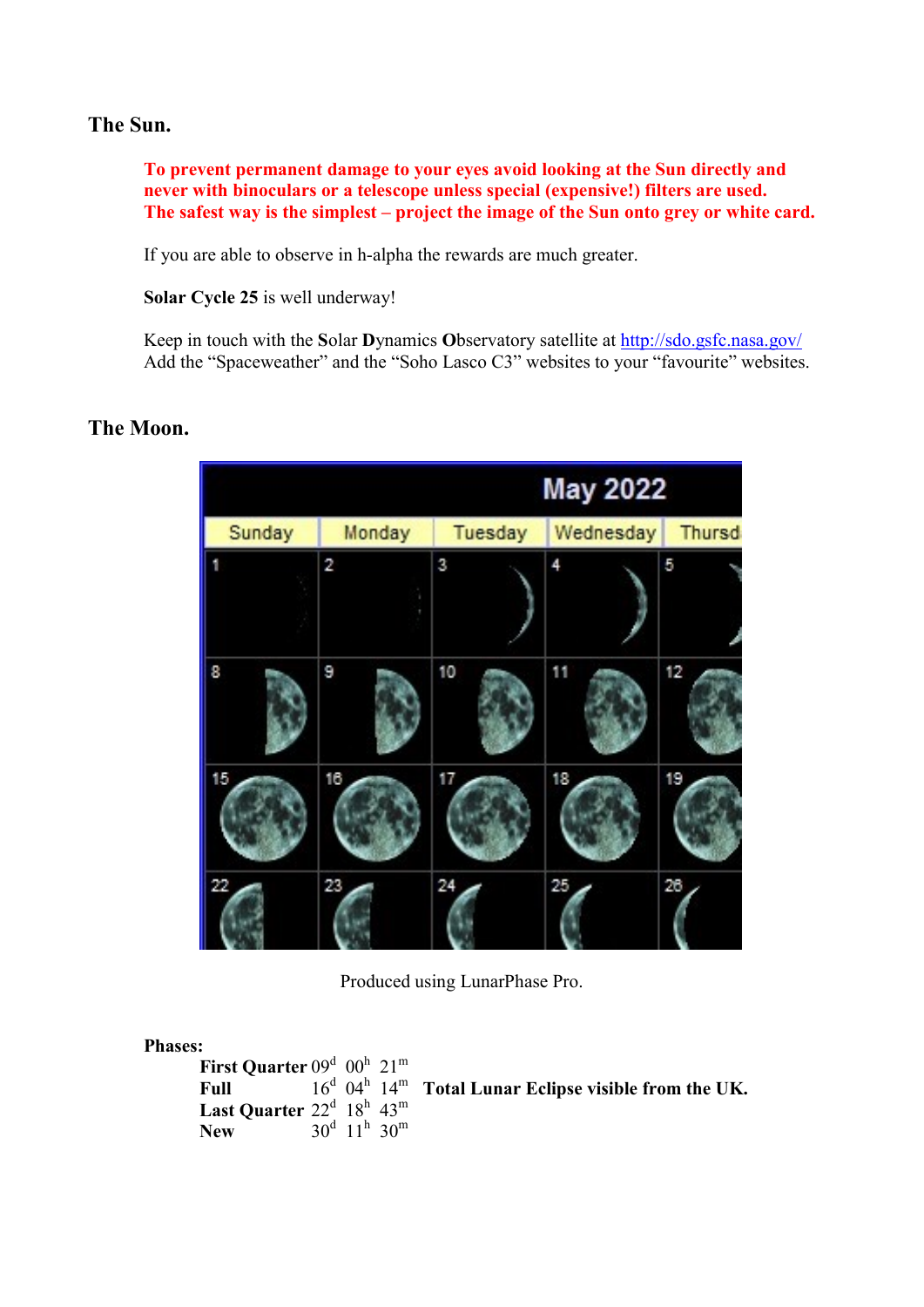#### The Moon continued.

Apsides:

| Apogee  | $05^d$ 13 <sup>h</sup> | Diameter. $29'$ 59" | Distance. 405,287km. |
|---------|------------------------|---------------------|----------------------|
| Perigee | $17^d$ $15^h$          | Diameter. $33'$ 40" | Distance. 360,99km.  |

#### Observing Opportunities.

#### For northern observers:

The waxing crescent Moon is very well placed providing excellent opportunities for observing and imaging.

The waxing gibbous Moon is becoming less well placed.

The Full Moon is less well placed.

The waning gibbous Moon is less well placed.

The waning crescent Moon is becoming better placed.

Observe the regions along the terminator (sunrise and sunset on the Moon) where the low angle of the Sun highlights lunar topography. A basic lunar map is all you need to get started. Sky & Telescopes "Lunar 100 Card" is another good starting point. If you are starting out on photography and/or imaging the Moon provides an excellent target.

On  $1<sup>st</sup>$  (difficult) and  $2<sup>nd</sup>$  try locating the very thin crescent Moon in the NW evening twilight after sunset.

On  $28<sup>th</sup>$  and  $29<sup>th</sup>$  (difficult) try locating the very thin crescent Moon very low in the E dawn skies before sunrise.

If you can take images of the above so much the better.

The  $1<sup>st</sup>$  (difficult) to  $9<sup>th</sup>$  provide excellent opportunities to observe and/or image the thin crescent to First Quarter Moon. Areas close to the terminator can be spectacular!

#### Lunar Occultations.

Unlike the gradual disappearance of a planet (small disc) a star vanishes instantly demonstrating that it is a point source of light as viewed from the earth.

For all occultation events start observing 10 to 15 minutes before the predicted time to identify the required star and to allow for slightly different time if you are not at Greenwich. Use an accurate watch to record the time that you observe the occultation remembering that times are UT not BST. Disappearance is behind the dark limb (DD) of the Moon unless otherwise stated. Enter details in your observing log.

On the morning of the 13<sup>th</sup> the Moon occults the double star gamma ( $\gamma$ ) Virginis = Porrima (+2.8).

Times for Greenwich are:  $\frac{DD}{RB}$  $00^{\rm h}$  56.3<sup>m</sup>  $RB$  01<sup>h</sup> 46.7<sup>m</sup>

Further details of this and other occultations can be found in current BAA Handbook and monthly periodicals such as Astronomy Now and Sky at Night.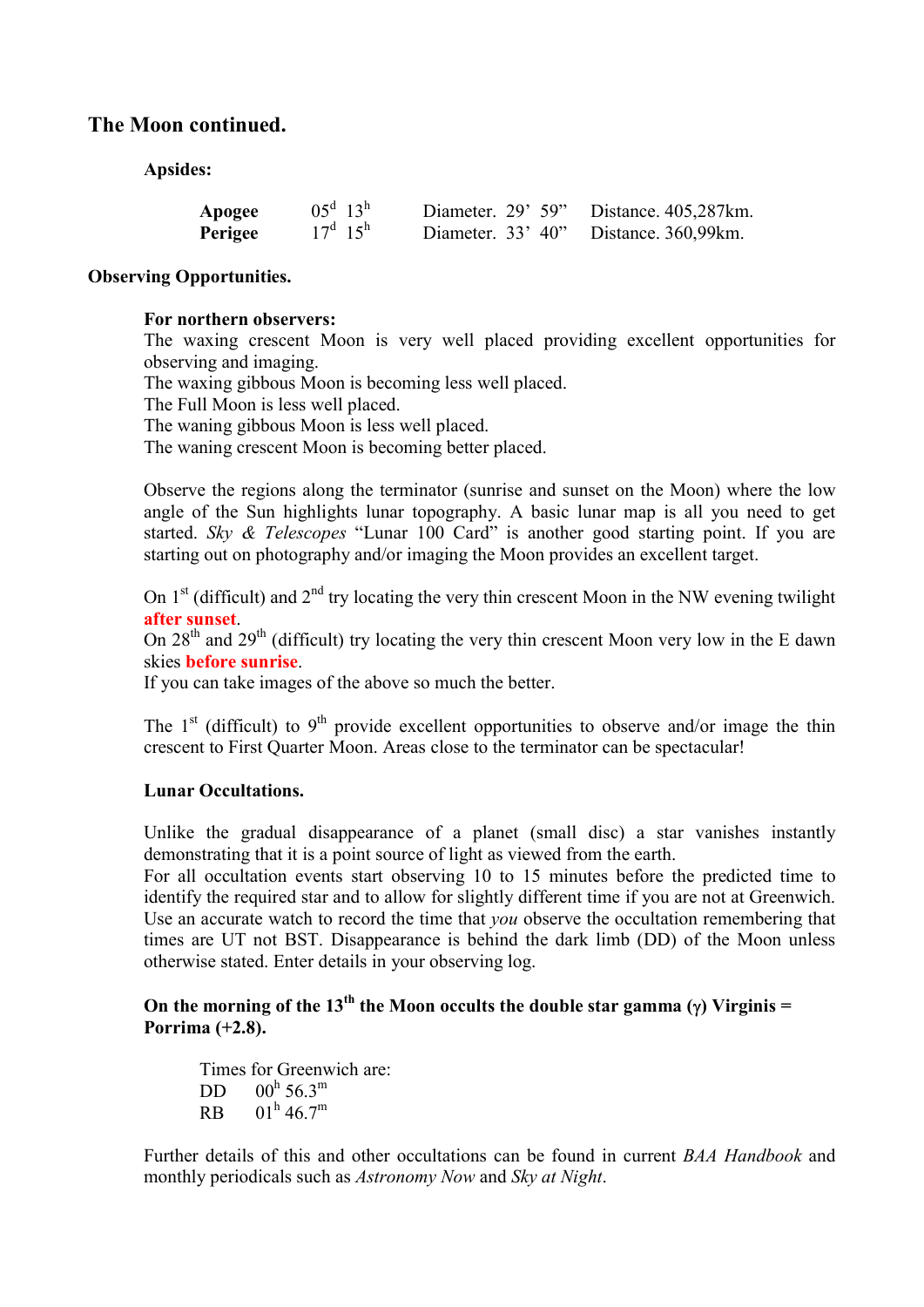# The Planets.

#### Mercury.

Completes a favourable evening apparition low in NW twilight.

Do not sweep the area with binoculars or a telescope until the Sun has completely set! Inferior Conjunction on 21<sup>st</sup>.

Moon close on  $2<sup>nd</sup>$ .

| $\perp$ Date. | Mag.   | $\mid$ Dia. | Phase. | Rise. | Transit.                                                                                                    | Set. |
|---------------|--------|-------------|--------|-------|-------------------------------------------------------------------------------------------------------------|------|
| 01            | $+0.6$ | 8.4"        |        |       | 0.31   $0.5^{\text{h}}$ 02 <sup>m</sup>   $13^{\text{h}}$ 19 <sup>m</sup>   $21^{\text{h}}$ 36 <sup>m</sup> |      |
| 08            | $+1.9$ | $10$ "      | 0.15   |       | $\vert 04^{\rm h} 49^{\rm m} \vert 13^{\rm h} 06^{\rm m} \vert 21^{\rm h} 22^{\rm m}$                       |      |

#### Venus.

Very low in E to ENE morning twilight.

 $0.2^\circ$  south of Jupiter on  $1^\text{st}$ . Then gap then slowly widens.

Do not sweep the area with binoculars or a telescope until the Sun has completely set! Moon close on  $27<sup>th</sup>$ .

| Date. |        |     | $\vert$ Mag. $\vert$ Dia. $\vert$ Phase. $\vert$ | Rise. | Transit.                                                                                                     | Set. |
|-------|--------|-----|--------------------------------------------------|-------|--------------------------------------------------------------------------------------------------------------|------|
| 01    | $-4.1$ | 17" |                                                  |       | $0.68$   $03^h$ $27^m$   $09^h$ $22^m$   $15^h$ $17^m$                                                       |      |
|       | $-4.0$ | 14" |                                                  |       | $0785$   $02^{\text{h}}$ 34 <sup>m</sup>   $09^{\text{h}}$ 34 <sup>m</sup>   $16^{\text{h}}$ 34 <sup>m</sup> |      |

#### Mars.

Moderately bright object emerging low in the E predawn sky.

Small disc makes surface details difficult to observe and/or image.

 $0.6^{\circ}$  south of Neptune on  $17^{\text{th}}$ .

 $0.6^{\circ}$  south of Jupiter on  $29^{\text{th}}$ .

Moon close on  $24^{\text{th}}$ .

| Date. |        |      | Mag. $\vert$ Dia. $\vert$ Phase. | Rise. | Transit.                                                                                                          | Set. |
|-------|--------|------|----------------------------------|-------|-------------------------------------------------------------------------------------------------------------------|------|
| 01    | $+0.9$ |      |                                  |       | 5.8"   0.89   03 <sup>h</sup> 02 <sup>m</sup>   08 <sup>h</sup> 22 <sup>m</sup>   13 <sup>h</sup> 42 <sup>m</sup> |      |
| 31    |        | 6.4" | 0.87                             |       | $101^{\rm h}$ 42 <sup>m</sup> $107^{\rm h}$ 47 <sup>m</sup> $13^{\rm h}$ 52 <sup>m</sup>                          |      |

#### Jupiter.

Emerging into low the E predawn sky.

Excellent target for imaging but its low declination does not favour N hemisphere observers. Jupiter is entering its Equinox period so that the Galliean satellites orbit in the same plane resulting in mutual eclipses and occultations. See BAA Handbook and/or monthly periodicals for satellite phenomena.

 $\overline{0.2}^{\circ}$  north of Venus on  $1^{\text{st}}$ .

 $0.6^{\circ}$  north of Mars on  $29^{\text{th}}$ .

Moon close on  $25^{\text{th}}$ .

| Date. | Mag    | Dia. | Rise.                          | Transit.                     | Set.                   |
|-------|--------|------|--------------------------------|------------------------------|------------------------|
| 01    | $-2.1$ | 35"  | $03^h 26^m$                    | $09^{\rm h}$ 19 <sup>m</sup> | $15^h$ 13 <sup>m</sup> |
|       | $-2.$  | 27   | $01^{\rm h}$ 27 <sup>m</sup> + | $07^{\rm h}$ 42 <sup>m</sup> | $13^h 47^m$            |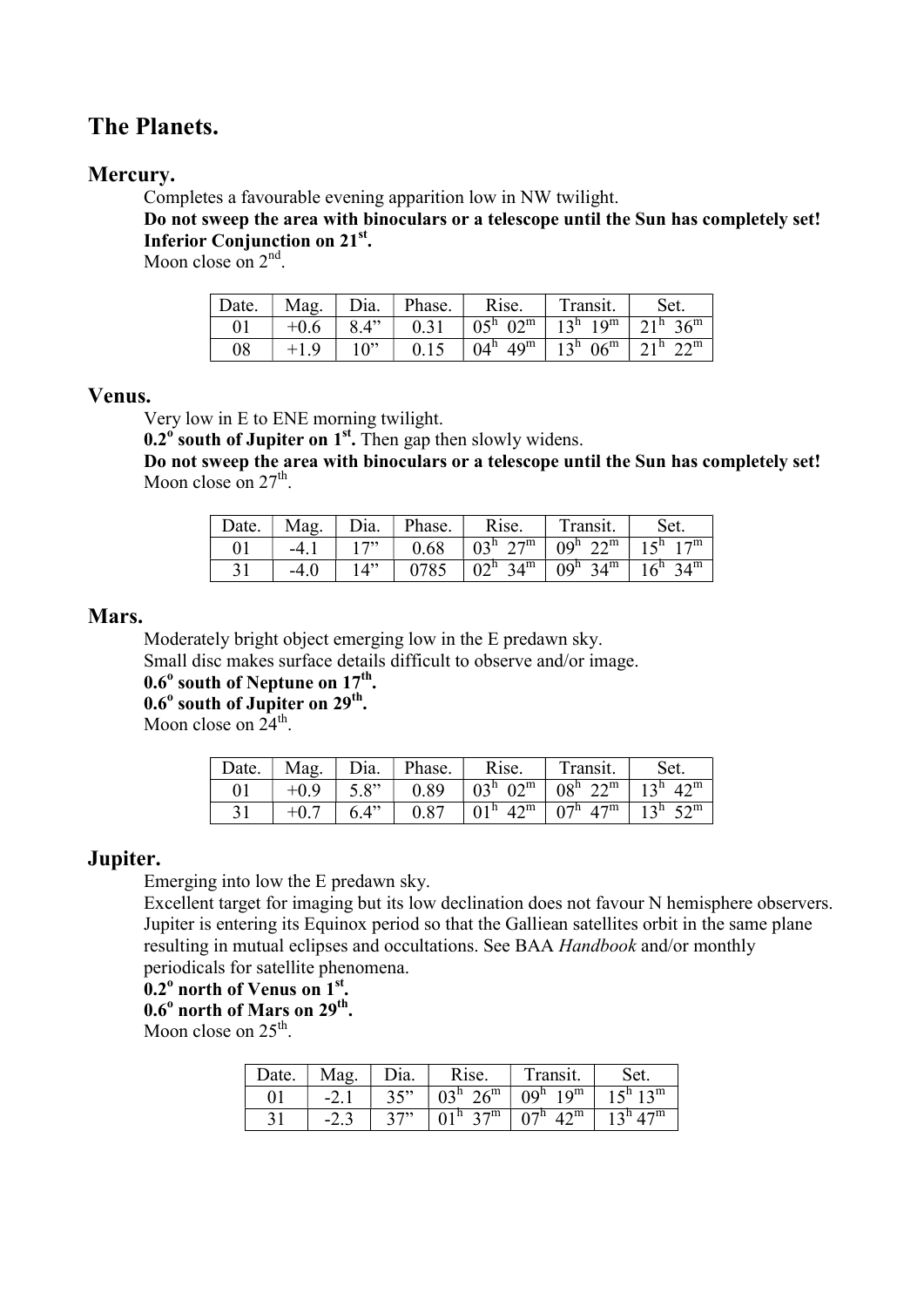#### Saturn.

An "early hour" object low in the SE to S sky.

Fine aspect with rings almost "half-open" providing an excellent target for imaging, although its current very low declination does not favour N hemisphere observers.

See BAA *Handbook* and/or monthly periodicals for satellite phenomena. Moon close on 22<sup>nd</sup>.

| Date. | Mag.   | Dia. | Rise. | Transit.                                                                                    | Set. |
|-------|--------|------|-------|---------------------------------------------------------------------------------------------|------|
|       | $+0.8$ | 16"  |       | $02^h$ $27^m$ $07^h$ $13^m$   $11^h$ $59^m$                                                 |      |
|       | $+0.8$ | 17"  |       | $\mid 00^{\rm h} \, 31^{\rm m} \mid 05^{\rm h} \, 19^{\rm m} \mid 10^{\rm h} \, 06^{\rm m}$ |      |

#### Uranus.

Too close to the Sun to be observed. Conjunction on with the Sun on  $5<sup>th</sup>$ . Moon close  $28<sup>th</sup>$ .

| )ate.                    | Mag                      | $\eta$ a.                | $1C \triangle$           | `ransıt. |                          |
|--------------------------|--------------------------|--------------------------|--------------------------|----------|--------------------------|
| $\overline{\phantom{0}}$ | $\overline{\phantom{a}}$ | $\overline{\phantom{0}}$ | $\overline{\phantom{a}}$ | -        | $\overline{\phantom{a}}$ |

#### Neptune.

Emerging low in the SE predawn sky towards the end of the month.

 $0.6^{\circ}$  north of Mars on  $17^{\text{th}}$ .

Moon close on  $24^{\text{th}}$ .

| Date. | Mag.   | Dia. | Rise.                        | Transit.                      | Set.                         |
|-------|--------|------|------------------------------|-------------------------------|------------------------------|
| 01    | $+7.9$ | 2.2" | $103^h$ $\overline{20^m}$ +  | $109^{\rm h}$ 40 <sup>m</sup> | $14^{\rm h}$ 53 <sup>m</sup> |
| 31    |        | 2.3" | $01^{\rm h}$ 24 <sup>m</sup> | $107^{\rm h}$ 11 <sup>m</sup> | $12^{\rm h}$ 59 <sup>m</sup> |

## Dwarf Planets.

| Ceres.  | Becoming lost in the NW evening twilight. Moon close on $4th$ . |
|---------|-----------------------------------------------------------------|
| Eris.   | Too close to the Sun to be imaged.                              |
| Haumea. | A CCD target located in Boötes.                                 |
|         | <b>MakeMake.</b> A CCD target in Coma Berenices.                |
| Pluto.  | A mag $+14$ CCD target in Sagittarius.                          |

Asteroids. (Approx mag +10.5 or brighter).

| Vesta $(4)$ .       | Emerging low in the ESE predawn sky. Tracks less than $1^\circ$ south of |
|---------------------|--------------------------------------------------------------------------|
|                     | Saturn from $5^{\text{th}}$ to $8^{\text{th}}$ .                         |
| <b>Egeria</b> (13). | Located in Libra. Mag $+10.0$ at Opposition on $4th$ .                   |
| Melpomene (18).     | Located in Libra. Mag +10.3 at Opposition on $5th$ .                     |

Charts and details of asteroids one month either side of opposition are available at: http://britastro.org/computing/charts\_asteroid.html See also the *BAA Handbook* and/or monthly periodicals.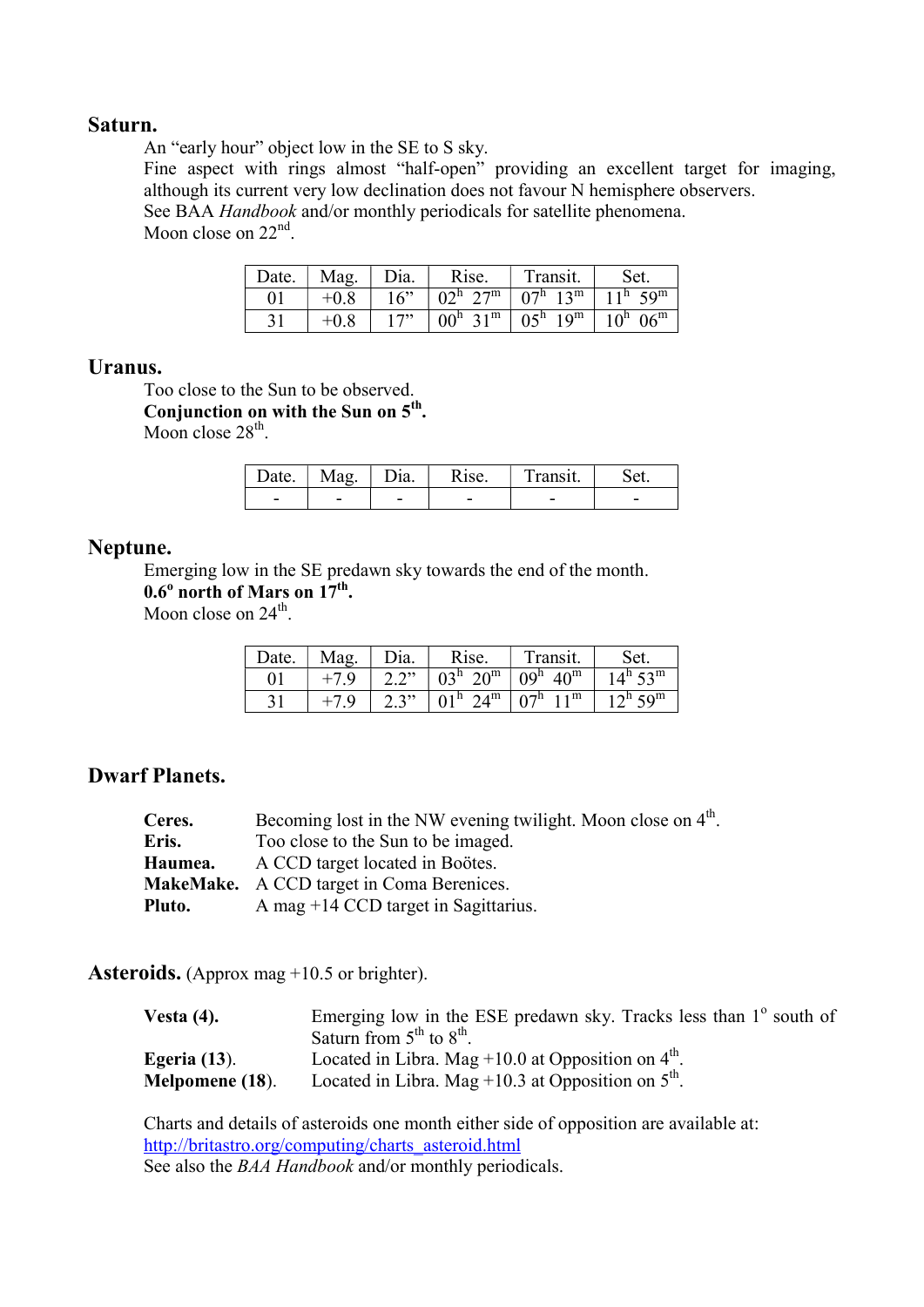#### Comets.

There are some moderately bright comets at present. The excellent "Heavens above" website provides details and regular updates. Charts and details of selected comets are available at: http://britastro.org/computing/charts\_comet.html See also the *BAA Handbook* and/or monthly periodicals.

#### Meteor Showers.

The eta ( $\eta$ ) Aquarids are active from 24<sup>th</sup> April to 20<sup>th</sup> May with peak activity on 6<sup>th</sup> May, ZHR = 40. A fine "Southern" shower. Associated with Halley's Comet.

There are always sporadic events and the chance of a brilliant fireball. The latter should be recorded and reported. The importance of reporting such events was perfectly demonstrated with the recovery of the "Winchcombe meteorite".

# Near Earth Objects.

Please refer to www.spaceweather.com for updates.

#### Eclipses.

Total Lunar Eclipse on 16<sup>th</sup>. Visible from the UK.

Umbral Eclipse starts at 02<sup>h</sup> 28<sup>m</sup> Total Eclipse starts at 03<sup>h</sup> 29<sup>m</sup> Moon sets in Total Eclipse.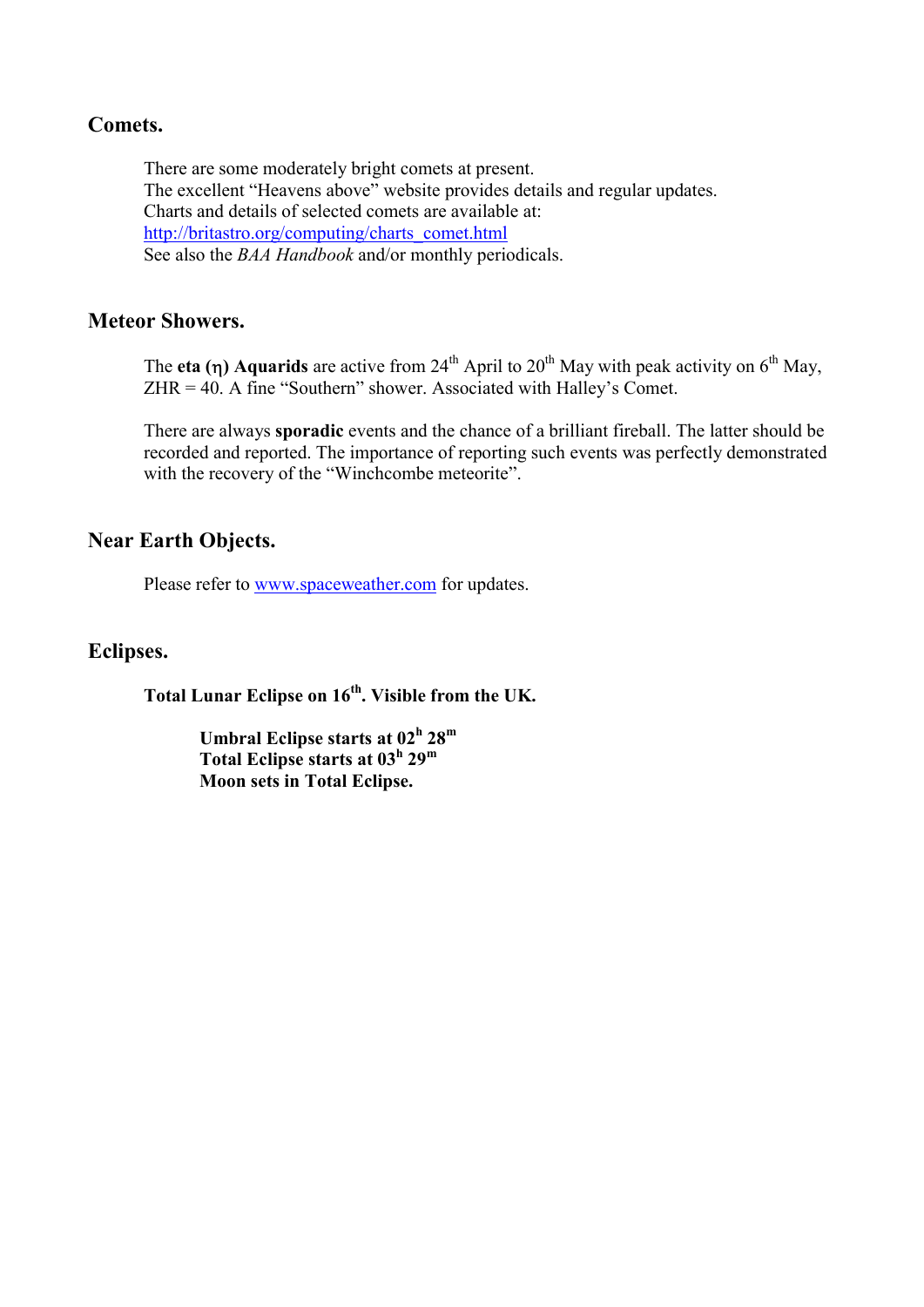# 2. The Deep Sky.

Abbreviations used.  $M =$  Messier object (Shown in **bold**).  $NGC = New General Catalogue.$  IC = Index Catalogue (Extension of the NGC).  $ds =$  double star. ts = triple star. ms = multiple star. vs = variable star.  $gc = globular cluster.$  oc = open cluster. pn = planetary nebula.  $en =$  emission nebula.  $rn =$  reflection nebula.  $sg =$  spiral galaxy.  $eg =$  elliptical galaxy.  $lg =$  lenticular galaxy.  $ir =$  irregular galaxy.  $pg =$  peculiar galaxy. snr = super nova remnant. ly = light year. The magnitude of an object, excluding double, triple, multiple and variable stars, is shown in brackets e.g. (6.5).

All magnitudes are + unless otherwise shown.

#### 2.1 Variable Stars of the month.

Beta  $(\beta)$  Persei, Algol. Range 2.2 to 3.4, period 2.7 days. Becoming less well placed for observation as Perseus sinks into the NW by late evening. Favourable minima at "social hours" occur on  $14^d$  21.0<sup>h</sup>.

Delta  $(\delta)$  Cephei. Range 3.5 to 4.4, period 5.37 days. The prototype for the Cepheid class of variable stars. Their period-luminosity relationship has led them to being used as "standard candles" in measuring distances to nearby galaxies.

Mu  $(\mu)$  Cephei. Range 3.7 to 5.0, approximate period 755 days. A semi-regular variable star famous for its striking red colour being fittingly called "Herschel's Garnet Star". It is the reddest naked eye star visible from the northern hemisphere. Its colour may show signs of variability.

#### 2.2 Double Stars of the month.

Epsilon Boo. See notes below. Xi Boo. See notes below. Alpha CVn. See notes below. 2 CVn. See notes below. 24 Com. See notes below. 35 Com. See notes below. Delta Crv. See notes below. Epsilon Hya. See notes below. Xi UMa. See notes below. Zeta UMa "Mizar". See notes below. Gamma Vir "Porrima". See notes below. Lunar Occultation on 13<sup>th</sup>. See notes above.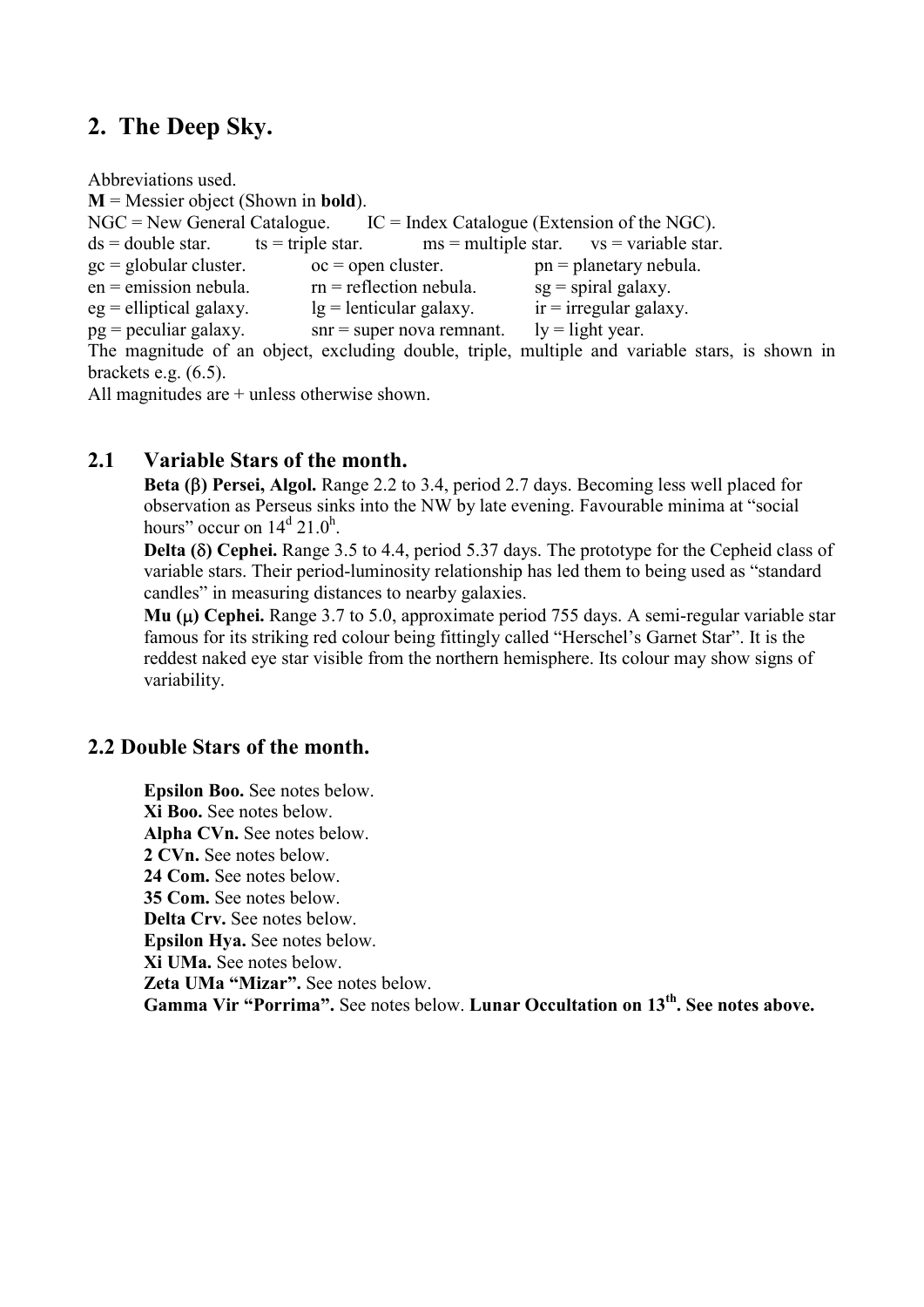# 2.3 This Month's Constellations - Double Stars/Star Clusters/Nebulae/Galaxies.

#### Boötes (Boo).

Noted for the first magnitude star Arcturus, distinctly orange, which at magnitude -0.04 makes it the fourth brightest star in the sky (Sun excluded).

Kappa (k) ds. 4.6/6.6; separation 13.4". White primary with bluish secondary.

 $Xi$  ( $\xi$ ) ds. 4.7/7.0; separation 6.6". Yellow and reddish orange pair.

Epsilon ( $\varepsilon$ ) ds. 2.9/4.9; separation 2.8". Contrasting yellow and bluish pair.

Mu ( $\mu$ ) ts. 4.3/7.0/7.6; separation AB 108.3", BC 2.3". A = yellowish, B = yellowish, C = orange.

Iota (t) ds. 4.9/7.5; separation 38.5". Yellowish primary with bluish secondary.

Pi  $(\pi)$  ds. 4.9/5.8; separation 5.6". Fine pair of white stars.

There are few bright star clusters, galaxies or nebulae to locate.

NGC5466 (9.1) gc. Although fairly large its low surface brightness object makes this a difficult object in small telescopes. Locate  $\overline{M3}$  in Canes Venatici and move  $5^\circ$  east.

NGC5248 (10.2) sg. The brightest galaxy in Boötes. Bright round hub surrounded by oval haze. Excellent target for large telescopes (12"+) from dark sites.

NGC5660 (11.8) sg. 1<sup>o</sup> NW of the brighter NGC5676 which should be located first.

NGC5676 (10.9) sg. Bright nucleus surrounded by slight haze.

NGC5669 (11.2) sg. About 1<sup>o</sup> SE of NGC5676. Barred spiral seen almost edge-on.

#### Canes Venatici (CVn).

 $\alpha$  CVn ds. +2.9/+5.5, separation 19.6". Cor Coroli (Heart of Charles). A fine bluish-white and white double star.

2 CVn ds. +5.8/+8.10, separation 11.4". Fine contrasting deep yellow and pale blue pair.

25 CVn ds +5.0/+6.9, separation 1.8". Pale yellow pair almost in contact in a 6" (150mm) telescope.

NGC4111 (10.7) sg. Almost stellar nucleus in a bright core surrounded by an elongated halo.

NGC4151 (11.2) sg. Barred spiral with a bright nucleus.

NGC4215 (10.5) ir. Located south and slightly west of NGC4244.

NGC4244 (10.7) sg. Spiral galaxy seen edge-on appearing as a needle of faint light. Fine object whose appearance brightens with increasing aperture.

NGC4258 (M106) (8.3) sg. Large inclined galaxy located about 5<sup>o</sup> east of  $\chi$  UMa on the borders of Canes Venatici and Ursa Major.

NGC4395 (11.0) sg. Bright core with a low surface brightness circular halo.

NGC4449 (10.5) ir. Appears almost rectangular making it an unusual object to view.

NGC4485 (12.5) ir and NGC4490 (10.1) sg. Interacting pair of galaxies.

NGC4631 (9.7) sg and NG4656 (10.4) pc. "The Whale" and "The Hockey Stick". A fine example of a pair of interacting galaxies, both edge-on to our view, located mid-way between Cor Coroli and the Coma star cluster. One end of NGC4656 has a distinct hook which may be glimpsed in 8" telescopes under good seeing conditions.

NGC4736 (M94) (8.2) sg. Locate  $\beta$  CVn and move 3<sup>o</sup> east to locate the tightly wound spiral galaxy which has a very bright core. 16" (40cm) telescopes reveal a hazy ring infilled with dusky mottling surrounding the core.

NGC5005 (10.8) sg. Located to the SE of  $\alpha$  CVn. Bright oval core with stellar nucleus.

NGC5033 (11.0) sg. Appears in the same low power wide field as NGC5005.

NGC5055 (M63) (8.6) sg. Easily located 5<sup>o</sup> east and slightly north of M94. Stellar nucleus in an oval core surrounded by fainter halo.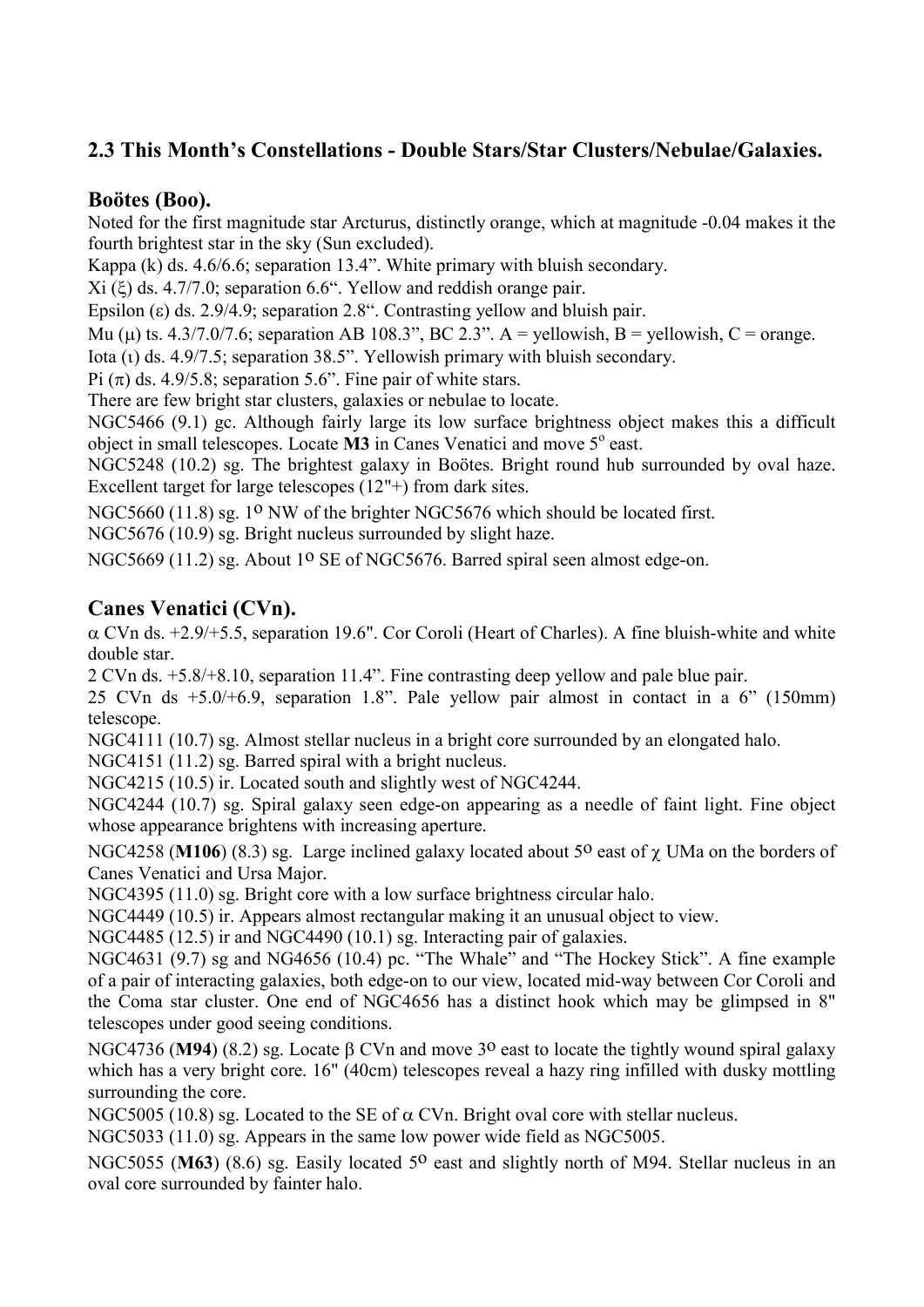#### Canes Venatici continued.

NGC5194 (M51) (8.4), sg and NGC5195 (9.3). Interacting pair of galaxies. Aptly named the Whirlpool galaxy M51 was the first galaxy to have its spiral structure recognized. (Lord Rosse 1845). To locate the pair use the bright star  $\eta$  UMa at the end of the Plough and move about 4<sup>o</sup> SW.

Both objects are visible in binoculars. A 12" (30cm) telescope will begin to show the subtle spiral structure and the tenuous bridge between the two galaxies.

NGC5198 (11.8) sg. Faint circular halo with faint stellar nucleus.

NGC5272 (M3) (6.4) gc. Superb globular cluster easily seen as a fuzzy spot in binoculars. 12" telescopes will almost resolve this cluster to its core. To locate it move about half the distance between Cor Coroli and the first magnitude star Arcturus (0.0). Often observed as a fine end to a tour of this constellation.

NGC5353/5354 (11.0/11.4) sg/sg. Close pair of interacting galaxies.

#### Coma Berenices (Com).

To the east of Leo a closer inspection of what at first appears to a casual glance to be a large hazy patch reveals a beautiful scattering of moderate to faint stars. This is the Coma star cluster (Mel 111) best seen in binoculars and well worth a wide field image.

2 Com ds (6.0, 7.5) separation 3.6". Use high power when seeing is good.

24 Com ds. (5.0,6.5) separation 20.3" Wide contrasting yellow and blue pair.

35 Com ds. (5.1,7,2) separation 1.2". Yellow and purple (deep blue).

 $\Sigma$ 1615 ds. 6.9/9.7; separation.26.7" Yellowish primary with pale blue companion.

Burnham ( $\beta$ ) 800 ds. 6.6/9.7; separation 106". Orange and red pair. A third component (10.5) lies 92.5" north of the primary.

Coma is a fine hunting ground for galaxies plus a very fine globular cluster.

Start your search from the second magnitude star  $\beta$  Leo (Denebola). Move about 6<sup>0</sup> east to reach a 5th magnitude star.

NGC4192 (M98) (10.1) sg. Appears just before reaching the 5th magnitude star. Seen almost edgeon. Low surface brightness so can easily be missed on first inspection.

NGC4254 (M99) (9.8) sg. Slightly southeast of the 5th magnitude near M98. Bright nucleus surrounded by an outer haze.

NGC4321 (M100) (9.4) sg. From the  $5<sup>th</sup>$  magnitude star move 5<sup>o</sup> northeast. Seen almost face on.

NGC4501 (M88) (9.5) sg. Located 4<sup>o</sup> east of M99. Inclined to our line of sight. Broad central glow surrounded by fainter envelope. Stands high magnification well.

Now examine the rest of Coma.

NGC4274 (10.4) sg. Thin streak of light brightening towards its centre.

NGC4725 (9.4) sg. Bright halo brightening further towards centre.

NGC4559 (10.5) sg. Bright oval smudge. Mottled appearance in large telescopes.

NGC4565 (10.5) sg. One of the finest "edge-on" spiral galaxies. Appears as a thin needle of light with the hint of a central bulge. Moderate apertures begin to show a dark dust lane. The North Galactic Pole is located a few degrees to the East.

NGC4826 (M64) (8.6) sg. This bright galaxy is located almost halfway between M53 and NGC4565. Nicknamed the "Black-eye galaxy" because of its appearance due to a dust lane which is visible in 6" and larger telescopes.

NGC5024 (M53) (7.7) gc. Locate  $\alpha$  Com in the southeast corner of the constellation and move just a little to the northeast. Binoculars will show a fuzzy blob. Moderate aperture telescopes will begin to resolve the cluster into individual stars.

NGC5053 (8.7) gc. Rather sparse globular cluster located 1<sup>o</sup> to the ESE of M53. Not an easy object in smaller telescopes which provides the challenge.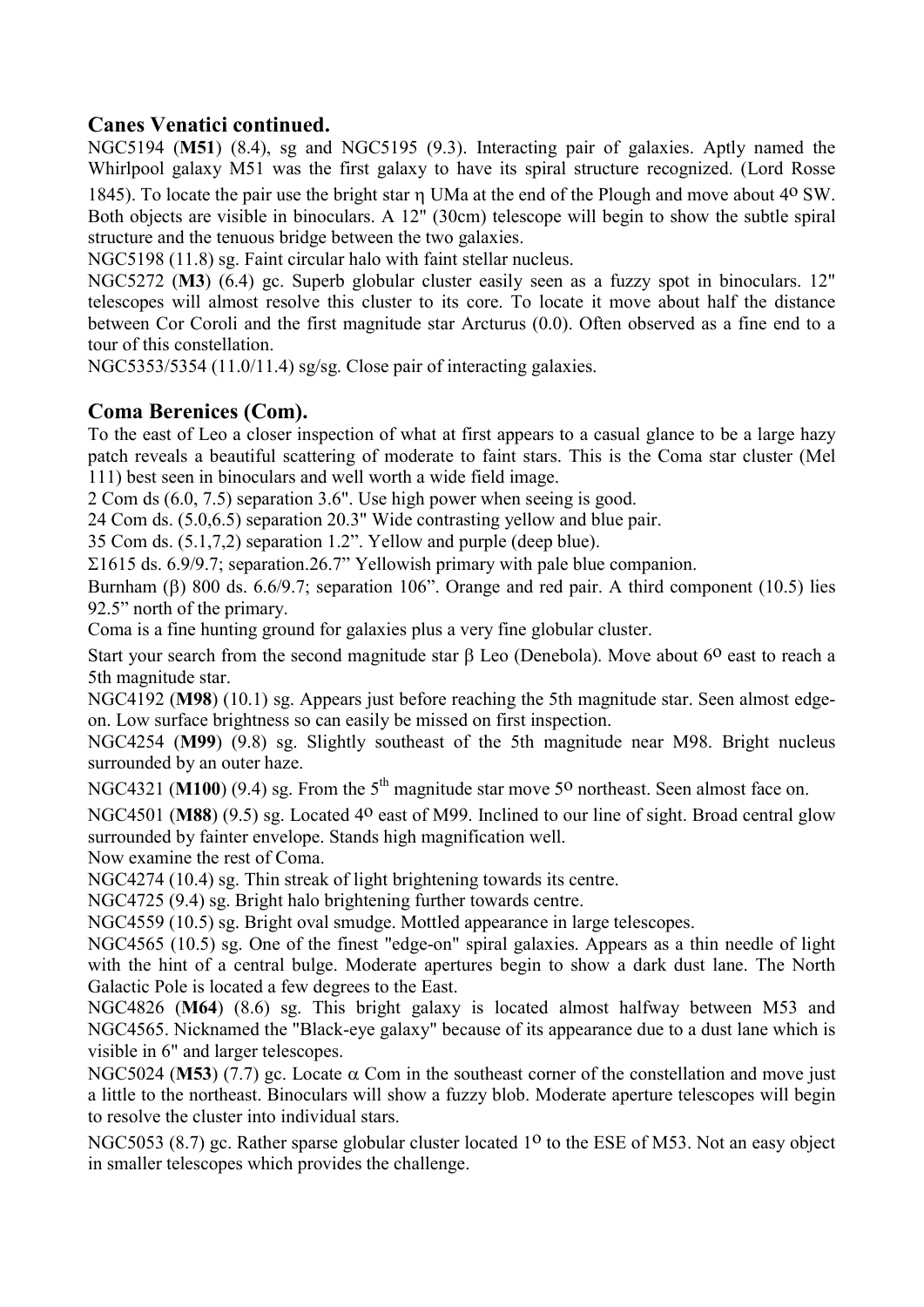# Corona Borealis (Cor).

An easily recognized attractive circlet of moderately bright stars.

Two variable stars of interest are the R CrB and T CrB.

R CrB is normally around 6th magnitude remaining almost constant for even periods of years. However it can abruptly plunge to 14th or 15th magnitude and then slowly recover to the norm, often with "relapses". Well worth a nightly check.

T CrB is a recurrent nova. Normally about 10th magnitude it can suddenly brighten without warning and reach magnitude 2 or 3 as in 1866 and 1946. Lesser "outbursts" occurred in 1963 and 1975. Another well worth monitoring.

Zeta  $(\zeta)$  ds. 5.1/6.0; separation 6.3". Blue and green pair.

Sigma ( $\sigma$ ) ds. 5.6/6.6; separation 7.1". Pale yellow and deep yellow pair.

Struve  $(\Sigma)$  1932 ds. 7.3/7.4; separation 1.6". Close pair of yellow stars.

#### Corvus (Crv).

Delta  $(\delta)$  ds.3.0/9.2; separation 24.2". White primary with faint pale blue secondary.

Struve  $(\Sigma)$  1669 ds. 6.0/6.1; separation 5.4". Fine pair of yellow stars.

NGC4027 (11.2) sg. Slightly elongated.

NGC 4038/4039 (10.5/10.3) sg/ir. "The Antennae". A fine example of a pair of interacting (colliding?) galaxies.

NGC4361 (10.3) pn. A fine planetary nebula. 8" telescopes should reveal the +13.2 central star.

NGC4782/4783 eg/sg. (11.7/11.5). Another pair of interacting galaxies.

# Crater (Crt).

Gamma  $(y)$  ds. 4.1/9.6; separation 5.2". Attractive white primary with blue secondary.

NGC3511 (11.0) sg. Elongated.

NGC3513 (11.5) sg. In the same field as NGC3511. Almost circular.

NGC3672 (11.4) sg. Elongated.

NGC3887 (10.6) sg. Slightly elongated.

NGC3955 (11.3) sg. Highly elongated.

NGC3962 (10.7) eg. Circular halo with bright core.

# Hydra (Hya).

This constellation straggles its way across the southern winter/spring skies. The moderately bright stars forming the monsters head are located east of Procyon.  $\alpha$  Hya is located some 15° SE of the head.

Epsilon ( $\varepsilon$ ) qs. 3.8/4.7/6.8/12.4. Located in the "head" about five degrees south of M67 in Cancer.

NGC2548 (M48) (5.8) oc. A fine open cluster containing some 80 stars. To locate form an equilateral triangle (apex south) with M48 as the apex, Procyon and the hydra's head as the other corners.

NGC3242 (8.6) pn. Nicknamed "The Ghost of Jupiter" as it appears similar in size to the planet. Bright bluish object with irregular edges. The  $12<sup>th</sup>$  magnitude central star is prominent in 8" and larger telescopes.

NGC4590 (M68) (8.2) gc. Located about 4<sup>o</sup> south of  $\beta$  Crv. Not well seen from UK latitudes.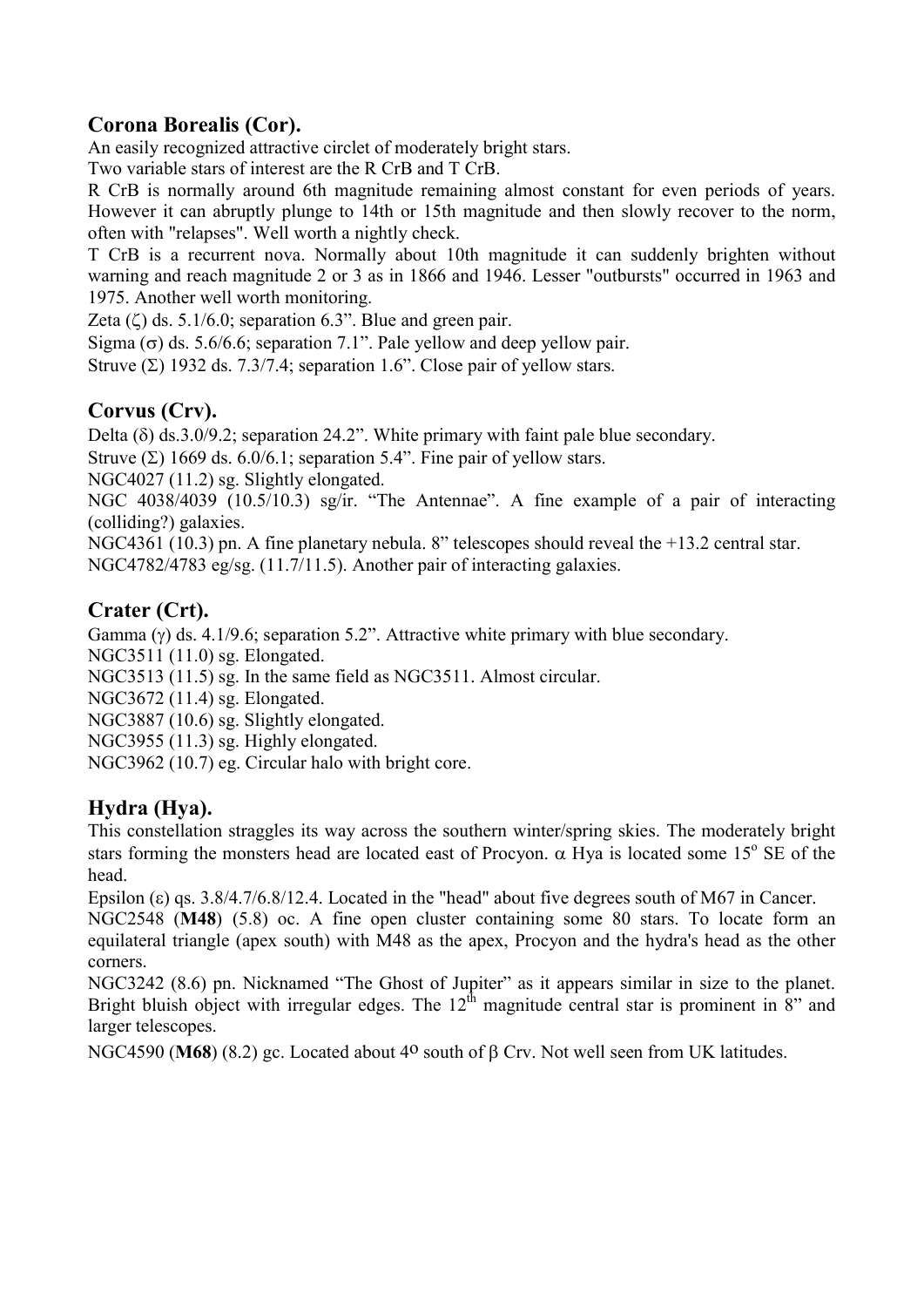# Ursa Major (UMa).

Zeta  $(\zeta)$  UMa, Mizar ds. +2.3/+4.0, separation 11.8'. Closer naked eye inspection shows that Mizar (2.3) has a fainter companion named Alcor (4.0). The pair provides a good test for reasonable eyesight. The pair form an optical double i.e. a line of sight effect and not physically associated. Through large binoculars and small telescopes Mizar itself is shown to have a fourth magnitude companion, separation 14", forming a true binary system. Each is a spectroscopic binary.

 $Xi$  ( $\xi$ ) ds. 4.3/4.8; separation 1.8". Close pair of golden stars.

NGC3031 (M81) (6.9) sg. One of the more beautiful spiral galaxies seen almost face on. It hosted a supernova in 1993 that reached about 12th magnitude making it visible in small telescopes.

NGC3034 (M82) (8.4) ig or sg? An intriguing object that even in moderate apertures appears "strange". It may be an irregular or small spiral galaxy. Once thought to be an exploding galaxy, current theory favours a "starburst galaxy" ie a galaxy undergoing an intense period of star formation, following a close encounter with M81. It hosted a supernova in early 2014.

M81 and M82 are bright enough to be seen in binoculars and close enough to be viewed in the same low power field of a telescope. They are probably physically associated in space. A photograph with both in the same field of view makes for an interesting comparison.

NGC 3077 (9.8) eg. Visible on the edge of the same field as M81 and M82 at low power.

About  $2^{\circ}$  SE of  $\beta$  UMa a low power field will reveal two very different deep-sky objects:

NGC3556 (M108) (10.7) sg. Seen almost edge-on.

NGC3587 (M97) (12.0) pn. The "Owl Nebula". Two dark patches in the ghostly disc give the distinct impression of two large eyes requiring moderate apertures to see. It is one of the faintest of the Messier objects.

NGC3992 (M109) (10.6) sg. About a degree SE of  $\gamma$  UMa this object is best observed using high power to remove the bright star (a natural form of light pollution!) out of the field of view.

NGC5457 (M101) (7.7) sg. About 6<sup>0</sup> east and slightly north of Mizar. Although large because it is face-on it has a low surface brightness making observation slightly more difficult than one might at first expect.

 $M40$  A pair of ninth magnitude stars just over a degree NE of  $\delta$  UMa.

# Virgo (Vir).

Gamma ( $\gamma$ ) Porrima. ds. +3.5/+3.5, separation 2.4". Separation continues to increase so that the equally matched yellowish pair should be easily resolved.

Phi  $(\phi)$  ds. 4.8/+9.3, separation 4.8". Yellow primary, deep yellow secondary.

Theta  $(\theta)$  ds. 4.4/+4.9), separation 7.1". Fine white primary with yellow companion. A third component bluish +12.4 lies 93" distant.

17 ds. 6.6/9.4; separation 20.0". Yellow primary with white companion.

54 ds. +6.8/+7.3, separation 5.4". Fine pale yellow pair.

84 ds. 5.5/7.9; separation 2.9". Orange primary with yellow companion.

 $\Sigma$ 1627 ds. 6.6/6.9; separation 20.1". Wide pair of yellow stars.

 $\Sigma$ 1788 ds. 6.5/7.7; separation 3.4". Close pair of yellow stars. Part of a quadruple system.

The Virgo Supercluster of galaxies, which extends into the neighbouring constellation of Coma Berenices, contains in excess of a thousand galaxies. Our own Local Group of galaxies is probably an outlying "village" of this "Grand Metropolis".

Virgo and Coma provide the chance to collect a "hatful" of Messier objects in the same area of the sky. Star hopping skills will be well exercised. One note of caution though - there are numerous other galaxies bright enough to be detected in small and moderate instruments to cause confusion if care is not taken! Correct identification of objects in a crowded field presents a very rewarding challenge.